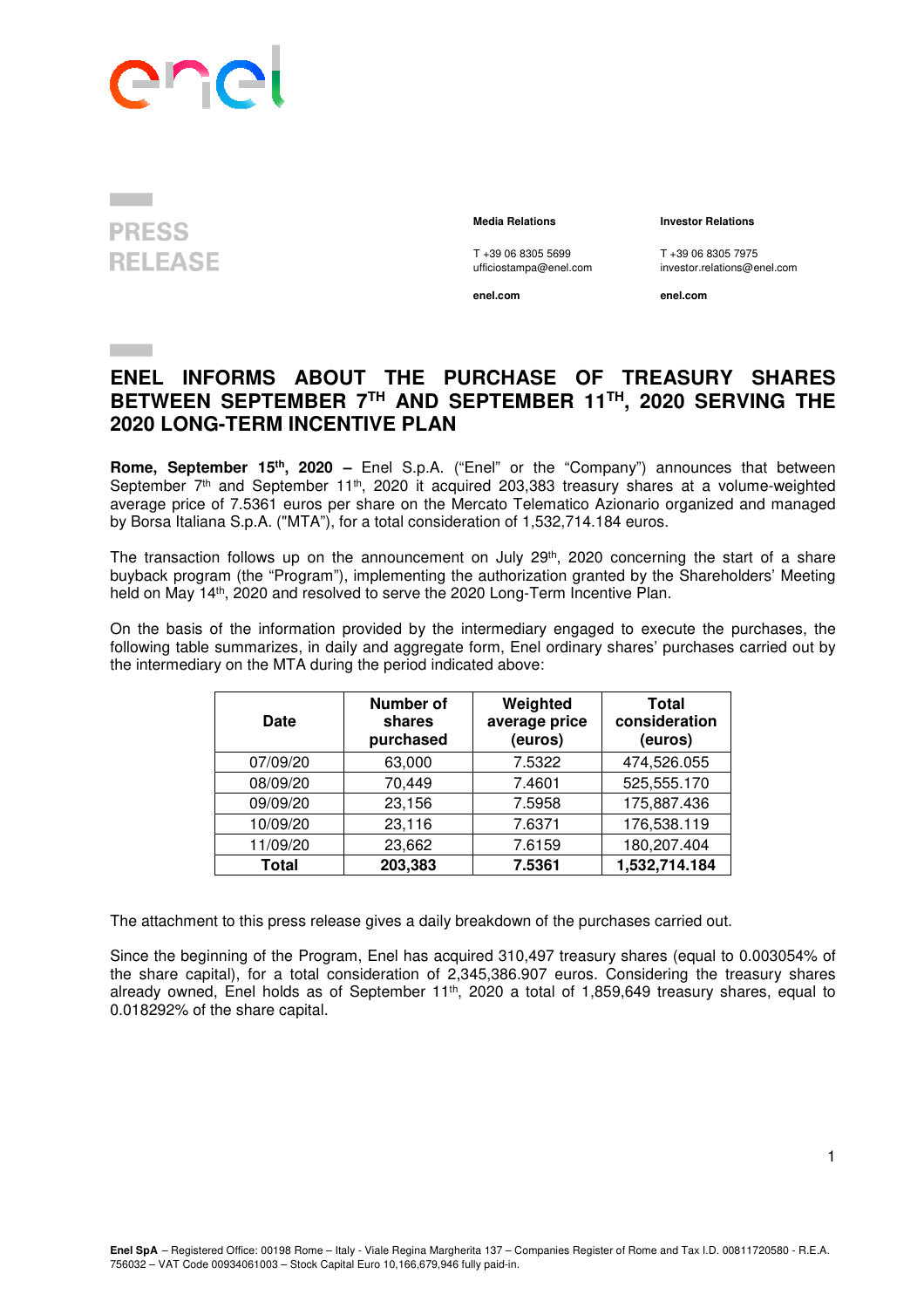

## **Attachment**

Daily breakdown of purchases of Enel ordinary shares (ISIN code IT0003128367) carried out between September 7<sup>th</sup> and 11<sup>th</sup>, 2020.

| Date and time<br>(italian local time) | <b>Number of</b><br>shares<br>purchased | <b>Unit price</b><br>(euros) | <b>Total</b><br>consideration<br>(euros) | <b>Trading venue</b>      |
|---------------------------------------|-----------------------------------------|------------------------------|------------------------------------------|---------------------------|
| 07/09/2020 09:07:36                   | 2,474                                   | 7.470                        | 18,480.780                               | MTA Borsa Italiana        |
| 07/09/2020 09:17:50                   | 500                                     | 7.480                        | 3,740.000                                | <b>MTA Borsa Italiana</b> |
| 07/09/2020 09:18:21                   | 1,899                                   | 7.489                        | 14,221.611                               | MTA Borsa Italiana        |
| 07/09/2020 09:36:28                   | 1,922                                   | 7.497                        | 14,409.234                               | <b>MTA Borsa Italiana</b> |
| 07/09/2020 09:50:44                   | 1,650                                   | 7.522                        | 12,411.300                               | <b>MTA Borsa Italiana</b> |
| 07/09/2020 09:58:48                   | 1,758                                   | 7.525                        | 13,228.950                               | <b>MTA Borsa Italiana</b> |
| 07/09/2020 10:15:18                   | 2,396                                   | 7.530                        | 18,041.880                               | MTA Borsa Italiana        |
| 07/09/2020 10:19:40                   | 1,509                                   | 7.523                        | 11,352.207                               | <b>MTA Borsa Italiana</b> |
| 07/09/2020 10:55:59                   | 1,592                                   | 7.530                        | 11,987.760                               | <b>MTA Borsa Italiana</b> |
| 07/09/2020 10:57:16                   | 1,900                                   | 7.521                        | 14,289.900                               | <b>MTA Borsa Italiana</b> |
| 07/09/2020 11:09:18                   | 423                                     | 7.544                        | 3,191.112                                | MTA Borsa Italiana        |
| 07/09/2020 11:21:02                   | 3,336                                   | 7.546                        | 25,173.456                               | MTA Borsa Italiana        |
| 07/09/2020 11:40:36                   | 2,138                                   | 7.548                        | 16,137.624                               | MTA Borsa Italiana        |
| 07/09/2020 11:47:44                   | 1,254                                   | 7.538                        | 9,452.652                                | MTA Borsa Italiana        |
| 07/09/2020 11:47:44                   | 248                                     | 7.538                        | 1,869.424                                | <b>MTA Borsa Italiana</b> |
| 07/09/2020 11:54:17                   | 1,043                                   | 7.531                        | 7,854.833                                | <b>MTA Borsa Italiana</b> |
| 07/09/2020 11:59:07                   | 458                                     | 7.516                        | 3,442.328                                | <b>MTA Borsa Italiana</b> |
| 07/09/2020 12:29:14                   | 300                                     | 7.505                        | 2,251.500                                | MTA Borsa Italiana        |
| 07/09/2020 12:40:50                   | 2,808                                   | 7.516                        | 21,104.928                               | MTA Borsa Italiana        |
| 07/09/2020 13:04:46                   | 2,079                                   | 7.520                        | 15,634.080                               | MTA Borsa Italiana        |
| 07/09/2020 14:21:30                   | 384                                     | 7.539                        | 2,894.976                                | <b>MTA Borsa Italiana</b> |
| 07/09/2020 14:22:10                   | 1,303                                   | 7.538                        | 9,822.014                                | <b>MTA Borsa Italiana</b> |
| 07/09/2020 14:23:51                   | 1,752                                   | 7.539                        | 13,208.328                               | MTA Borsa Italiana        |
| 07/09/2020 14:27:12                   | 2,849                                   | 7.535                        | 21,467.215                               | MTA Borsa Italiana        |
| 07/09/2020 14:28:45                   | 3                                       | 7.540                        | 22.620                                   | MTA Borsa Italiana        |
| 07/09/2020 14:28:45                   | 625                                     | 7.540                        | 4,712.500                                | <b>MTA Borsa Italiana</b> |
| 07/09/2020 14:29:05                   | 605                                     | 7.540                        | 4,561.700                                | <b>MTA Borsa Italiana</b> |
| 07/09/2020 14:29:08                   | 292                                     | 7.540                        | 2,201.680                                | <b>MTA Borsa Italiana</b> |
| 07/09/2020 15:26:00                   | 2,033                                   | 7.527                        | 15,302.391                               | MTA Borsa Italiana        |
| 07/09/2020 15:28:04                   | 2,552                                   | 7.528                        | 19,211.456                               | MTA Borsa Italiana        |
| 07/09/2020 15:32:52                   | 2,172                                   | 7.527                        | 16,348.644                               | MTA Borsa Italiana        |
| 07/09/2020 16:01:40                   | 1,396                                   | 7.530                        | 10,511.880                               | <b>MTA Borsa Italiana</b> |
| 07/09/2020 16:12:00                   | 550                                     | 7.557                        | 4,156.350                                | <b>MTA Borsa Italiana</b> |
| 07/09/2020 16:17:09                   | 261                                     | 7.546                        | 1,969.506                                | <b>MTA Borsa Italiana</b> |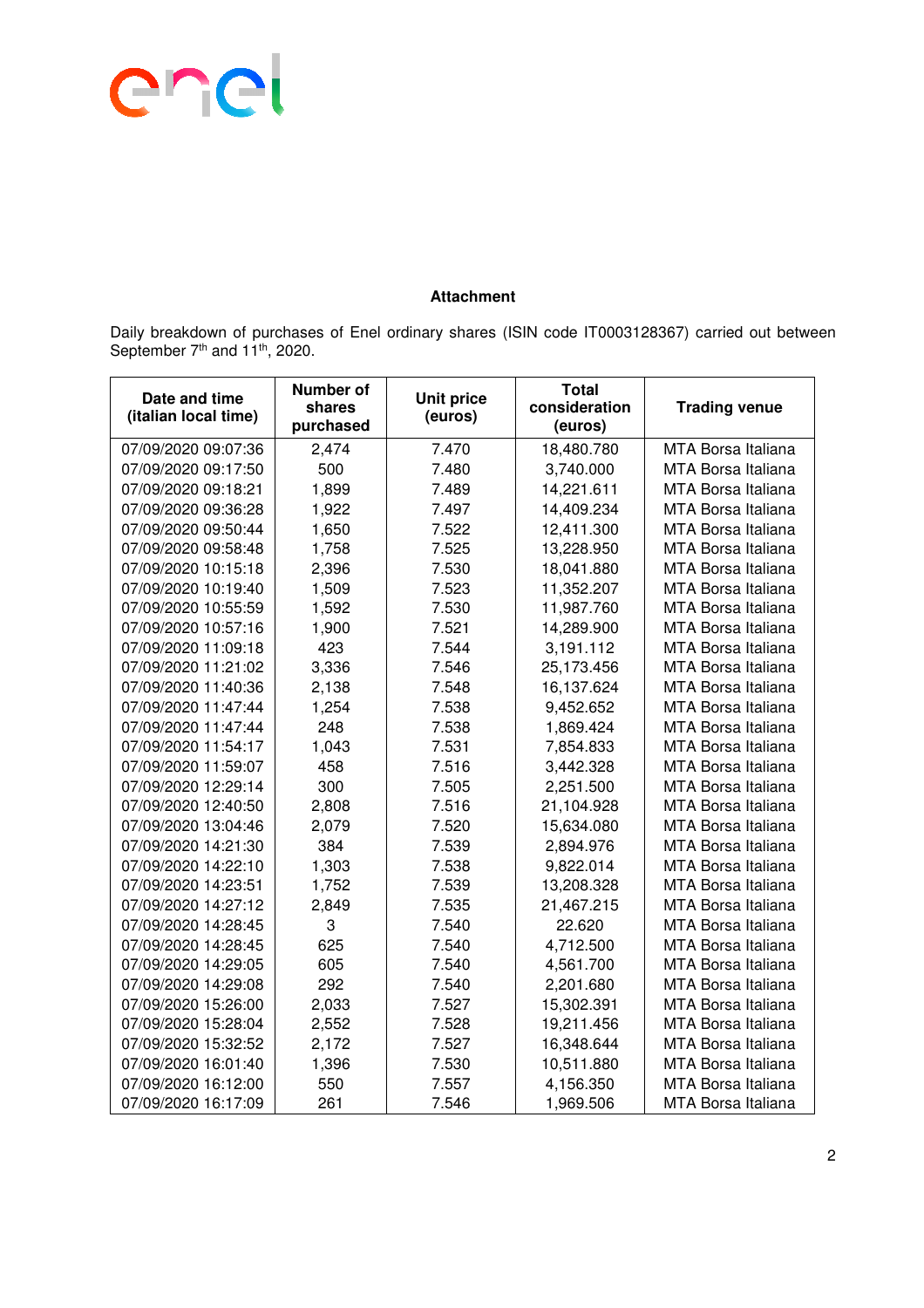

| 07/09/2020 16:17:18 | 1,581 | 7.546 | 11,930.226 | <b>MTA Borsa Italiana</b> |
|---------------------|-------|-------|------------|---------------------------|
| 07/09/2020 16:23:33 | 1,738 | 7.549 | 13,120.162 | <b>MTA Borsa Italiana</b> |
| 07/09/2020 16:24:45 | 543   | 7.547 | 4,098.021  | <b>MTA Borsa Italiana</b> |
| 07/09/2020 16:30:30 | 2,055 | 7.552 | 15,519.360 | <b>MTA Borsa Italiana</b> |
| 07/09/2020 16:47:28 | 2,466 | 7.565 | 18,655.290 | <b>MTA Borsa Italiana</b> |
| 07/09/2020 16:54:29 | 1,318 | 7.559 | 9,962.762  | <b>MTA Borsa Italiana</b> |
| 07/09/2020 16:54:29 | 640   | 7.559 | 4,837.760  | <b>MTA Borsa Italiana</b> |
| 07/09/2020 17:04:25 | 1,863 | 7.564 | 14,091.732 | <b>MTA Borsa Italiana</b> |
| 07/09/2020 17:05:12 | 1,166 | 7.560 | 8,814.960  | MTA Borsa Italiana        |
| 07/09/2020 17:16:11 | 1,045 | 7.569 | 7,909.605  | <b>MTA Borsa Italiana</b> |
| 07/09/2020 17:24:00 | 121   | 7.598 | 919.358    | <b>MTA Borsa Italiana</b> |
| 08/09/2020 09:06:27 | 1,674 | 7.599 | 12,720.726 | MTA Borsa Italiana        |
| 08/09/2020 09:16:33 | 1,825 | 7.577 | 13,828.025 | MTA Borsa Italiana        |
| 08/09/2020 09:25:39 | 1,735 | 7.545 | 13,090.575 | MTA Borsa Italiana        |
| 08/09/2020 09:33:45 | 84    | 7.519 | 631.596    | <b>MTA Borsa Italiana</b> |
| 08/09/2020 09:33:58 | 84    | 7.517 | 631.428    | <b>MTA Borsa Italiana</b> |
| 08/09/2020 09:40:37 | 109   | 7.511 | 818.699    | MTA Borsa Italiana        |
| 08/09/2020 09:45:46 | 500   | 7.488 | 3,744.000  | <b>MTA Borsa Italiana</b> |
| 08/09/2020 09:45:46 | 500   | 7.488 | 3,744.000  | <b>MTA Borsa Italiana</b> |
| 08/09/2020 09:46:23 | 1,000 | 7.488 | 7,488.000  | <b>MTA Borsa Italiana</b> |
| 08/09/2020 09:47:43 | 1,881 | 7.492 | 14,092.452 | <b>MTA Borsa Italiana</b> |
| 08/09/2020 10:01:29 | 634   | 7.494 | 4,751.196  | <b>MTA Borsa Italiana</b> |
| 08/09/2020 10:01:37 | 1,420 | 7.494 | 10,641.480 | <b>MTA Borsa Italiana</b> |
| 08/09/2020 10:30:07 | 1,848 | 7.483 | 13,828.584 | <b>MTA Borsa Italiana</b> |
| 08/09/2020 11:07:16 | 1,936 | 7.476 | 14,473.536 | <b>MTA Borsa Italiana</b> |
| 08/09/2020 11:26:06 | 1,635 | 7.466 | 12,206.910 | <b>MTA Borsa Italiana</b> |
| 08/09/2020 11:29:52 | 1,818 | 7.466 | 13,573.188 | MTA Borsa Italiana        |
| 08/09/2020 11:50:05 | 1,628 | 7.460 | 12,144.880 | MTA Borsa Italiana        |
| 08/09/2020 11:57:02 | 211   | 7.455 | 1,573.005  | MTA Borsa Italiana        |
| 08/09/2020 12:12:20 | 1,989 | 7.469 | 14,855.841 | <b>MTA Borsa Italiana</b> |
| 08/09/2020 12:37:13 | 1,776 | 7.442 | 13,216.992 | <b>MTA Borsa Italiana</b> |
| 08/09/2020 12:37:49 | 136   | 7.445 | 1,012.520  | <b>MTA Borsa Italiana</b> |
| 08/09/2020 12:46:16 | 2,385 | 7.440 | 17,744.400 | <b>MTA Borsa Italiana</b> |
| 08/09/2020 12:54:08 | 191   | 7.434 | 1,419.894  | <b>MTA Borsa Italiana</b> |
| 08/09/2020 13:05:19 | 2,344 | 7.439 | 17,437.016 | <b>MTA Borsa Italiana</b> |
| 08/09/2020 13:33:50 | 516   | 7.403 | 3,819.948  | MTA Borsa Italiana        |
| 08/09/2020 13:35:56 | 1,804 | 7.398 | 13,345.992 | <b>MTA Borsa Italiana</b> |
| 08/09/2020 14:05:57 | 1,987 | 7.391 | 14,685.917 | <b>MTA Borsa Italiana</b> |
| 08/09/2020 14:18:35 | 2,072 | 7.389 | 15,310.008 | <b>MTA Borsa Italiana</b> |
| 08/09/2020 14:34:01 | 1,683 | 7.396 | 12,447.468 | <b>MTA Borsa Italiana</b> |
| 08/09/2020 14:51:12 | 1,124 | 7.404 | 8,322.096  | <b>MTA Borsa Italiana</b> |
| 08/09/2020 14:51:12 | 1,127 | 7.404 | 8,344.308  | <b>MTA Borsa Italiana</b> |
| 08/09/2020 15:02:52 | 1,153 | 7.395 | 8,526.435  | <b>MTA Borsa Italiana</b> |
| 08/09/2020 15:10:03 | 1,195 | 7.388 | 8,828.660  | <b>MTA Borsa Italiana</b> |
| 08/09/2020 15:16:59 | 432   | 7.377 | 3,186.864  | <b>MTA Borsa Italiana</b> |
| 08/09/2020 15:26:12 | 1,571 | 7.380 | 11,593.980 | MTA Borsa Italiana        |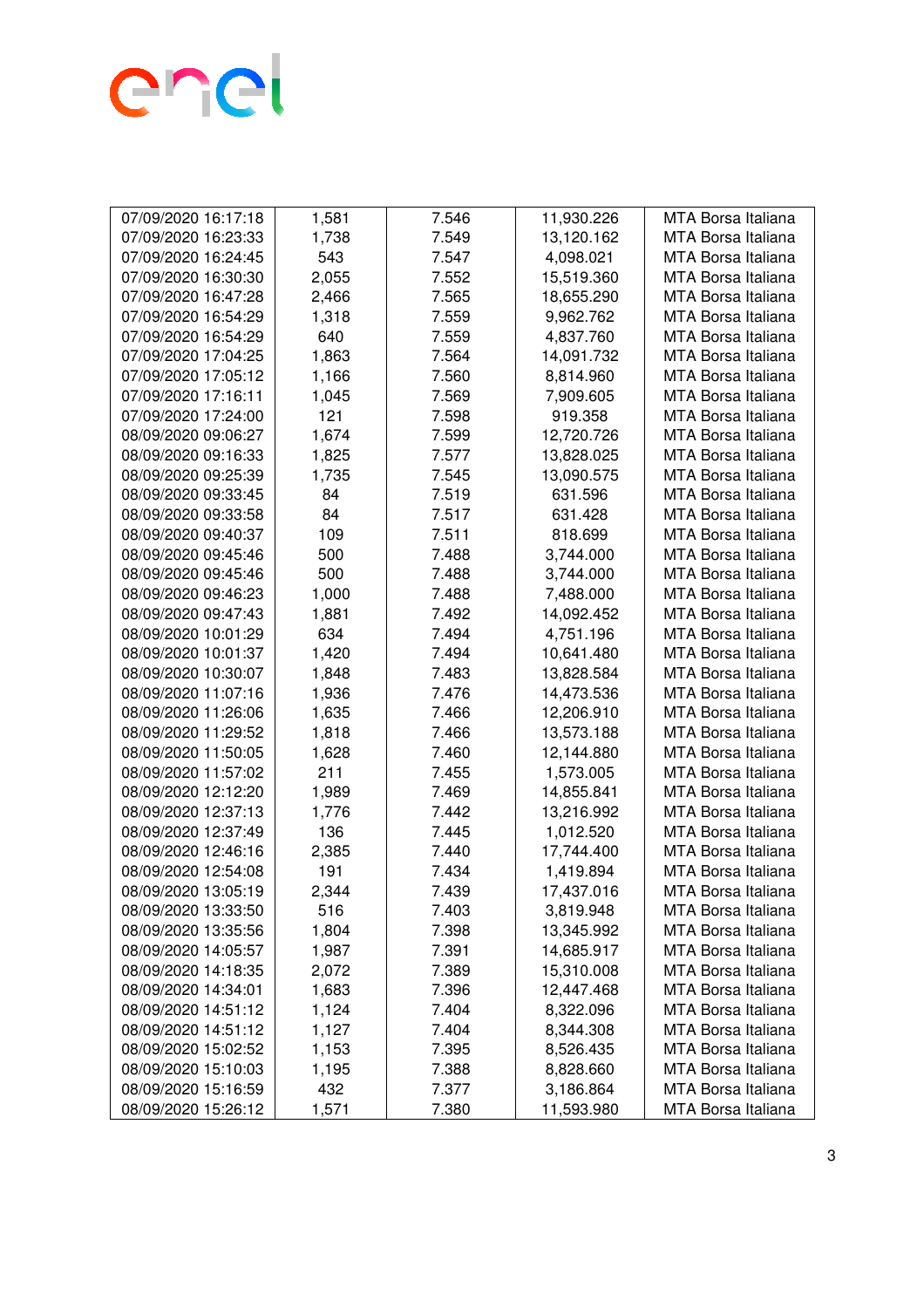

| 08/09/2020 15:26:12 | 798   | 7.380 | 5,889.240  | MTA Borsa Italiana        |
|---------------------|-------|-------|------------|---------------------------|
| 08/09/2020 15:40:00 | 2,314 | 7.391 | 17,102.774 | MTA Borsa Italiana        |
| 08/09/2020 15:49:34 | 1,916 | 7.405 | 14,187.980 | <b>MTA Borsa Italiana</b> |
| 08/09/2020 15:58:13 | 287   | 7.450 | 2,138.150  | <b>MTA Borsa Italiana</b> |
| 08/09/2020 15:58:20 | 1,418 | 7.448 | 10,561.264 | MTA Borsa Italiana        |
| 08/09/2020 16:04:35 | 1,183 | 7.448 | 8,810.984  | <b>MTA Borsa Italiana</b> |
| 08/09/2020 16:27:50 | 574   | 7.478 | 4,292.372  | <b>MTA Borsa Italiana</b> |
| 08/09/2020 16:33:35 | 1,958 | 7.484 | 14,653.672 | <b>MTA Borsa Italiana</b> |
| 08/09/2020 16:35:46 | 912   | 7.488 | 6,829.056  | <b>MTA Borsa Italiana</b> |
| 08/09/2020 16:39:48 | 160   | 7.497 | 1,199.520  | <b>MTA Borsa Italiana</b> |
| 08/09/2020 16:40:22 | 1,154 | 7.498 | 8,652.692  | <b>MTA Borsa Italiana</b> |
| 08/09/2020 16:45:21 | 1,381 | 7.478 | 10,327.118 | MTA Borsa Italiana        |
| 08/09/2020 16:48:25 | 739   | 7.478 | 5,526.242  | MTA Borsa Italiana        |
| 08/09/2020 16:54:21 | 956   | 7.486 | 7,156.616  | <b>MTA Borsa Italiana</b> |
| 08/09/2020 16:55:07 | 563   | 7.481 | 4,211.803  | <b>MTA Borsa Italiana</b> |
| 08/09/2020 17:00:11 | 1,619 | 7.467 | 12,089.073 | <b>MTA Borsa Italiana</b> |
| 08/09/2020 17:07:19 | 943   | 7.492 | 7,064.956  | <b>MTA Borsa Italiana</b> |
| 08/09/2020 17:07:19 | 1,029 | 7.492 | 7,709.268  | MTA Borsa Italiana        |
| 08/09/2020 17:11:42 | 1,197 | 7.495 | 8,971.515  | MTA Borsa Italiana        |
| 08/09/2020 17:14:25 | 871   | 7.499 | 6,531.629  | MTA Borsa Italiana        |
| 08/09/2020 17:18:52 | 1,824 | 7.510 | 13,698.240 | <b>MTA Borsa Italiana</b> |
| 08/09/2020 17:23:31 | 62    | 7.511 | 465.682    | <b>MTA Borsa Italiana</b> |
| 08/09/2020 17:23:33 | 1,135 | 7.509 | 8,522.715  | <b>MTA Borsa Italiana</b> |
| 08/09/2020 17:26:59 | 1,449 | 7.510 | 10,881.990 | MTA Borsa Italiana        |
| 09/09/2020 09:05:06 | 1,677 | 7.523 | 12,616.071 | MTA Borsa Italiana        |
| 09/09/2020 09:27:45 | 1,828 | 7.585 | 13,865.380 | MTA Borsa Italiana        |
| 09/09/2020 09:29:13 | 1,732 | 7.576 | 13,121.632 | MTA Borsa Italiana        |
| 09/09/2020 09:51:30 | 706   | 7.600 | 5,365.600  | MTA Borsa Italiana        |
| 09/09/2020 10:09:45 | 2,029 | 7.597 | 15,414.313 | MTA Borsa Italiana        |
| 09/09/2020 10:30:39 | 1,501 | 7.592 | 11,395.592 | <b>MTA Borsa Italiana</b> |
| 09/09/2020 10:47:30 | 236   | 7.588 | 1,790.768  | MTA Borsa Italiana        |
| 09/09/2020 11:01:49 | 2,146 | 7.577 | 16,260.242 | <b>MTA Borsa Italiana</b> |
| 09/09/2020 11:42:12 | 59    | 7.643 | 450.937    | <b>MTA Borsa Italiana</b> |
| 09/09/2020 11:48:54 | 1,022 | 7.627 | 7,794.794  | <b>MTA Borsa Italiana</b> |
| 09/09/2020 11:49:58 | 1,746 | 7.626 | 13,314.996 | <b>MTA Borsa Italiana</b> |
| 09/09/2020 12:51:51 | 212   | 7.612 | 1,613.744  | MTA Borsa Italiana        |
| 09/09/2020 12:55:38 | 63    | 7.604 | 479.052    | <b>MTA Borsa Italiana</b> |
| 09/09/2020 13:20:41 | 1,522 | 7.570 | 11,521.540 | <b>MTA Borsa Italiana</b> |
| 09/09/2020 13:53:31 | 535   | 7.591 | 4,061.185  | <b>MTA Borsa Italiana</b> |
| 09/09/2020 14:18:40 | 1,785 | 7.598 | 13,562.430 | <b>MTA Borsa Italiana</b> |
| 09/09/2020 15:46:54 | 1,919 | 7.618 | 14,618.942 | <b>MTA Borsa Italiana</b> |
| 09/09/2020 15:48:49 | 132   | 7.623 | 1,006.236  | <b>MTA Borsa Italiana</b> |
| 09/09/2020 16:22:32 | 2,306 | 7.647 | 17,633.982 | MTA Borsa Italiana        |
| 10/09/2020 09:07:29 | 1,603 | 7.658 | 12,275.774 | <b>MTA Borsa Italiana</b> |
| 10/09/2020 09:34:17 | 1,715 | 7.638 | 13,099.170 | <b>MTA Borsa Italiana</b> |
| 10/09/2020 10:09:38 | 1,591 | 7.660 | 12,187.060 | MTA Borsa Italiana        |